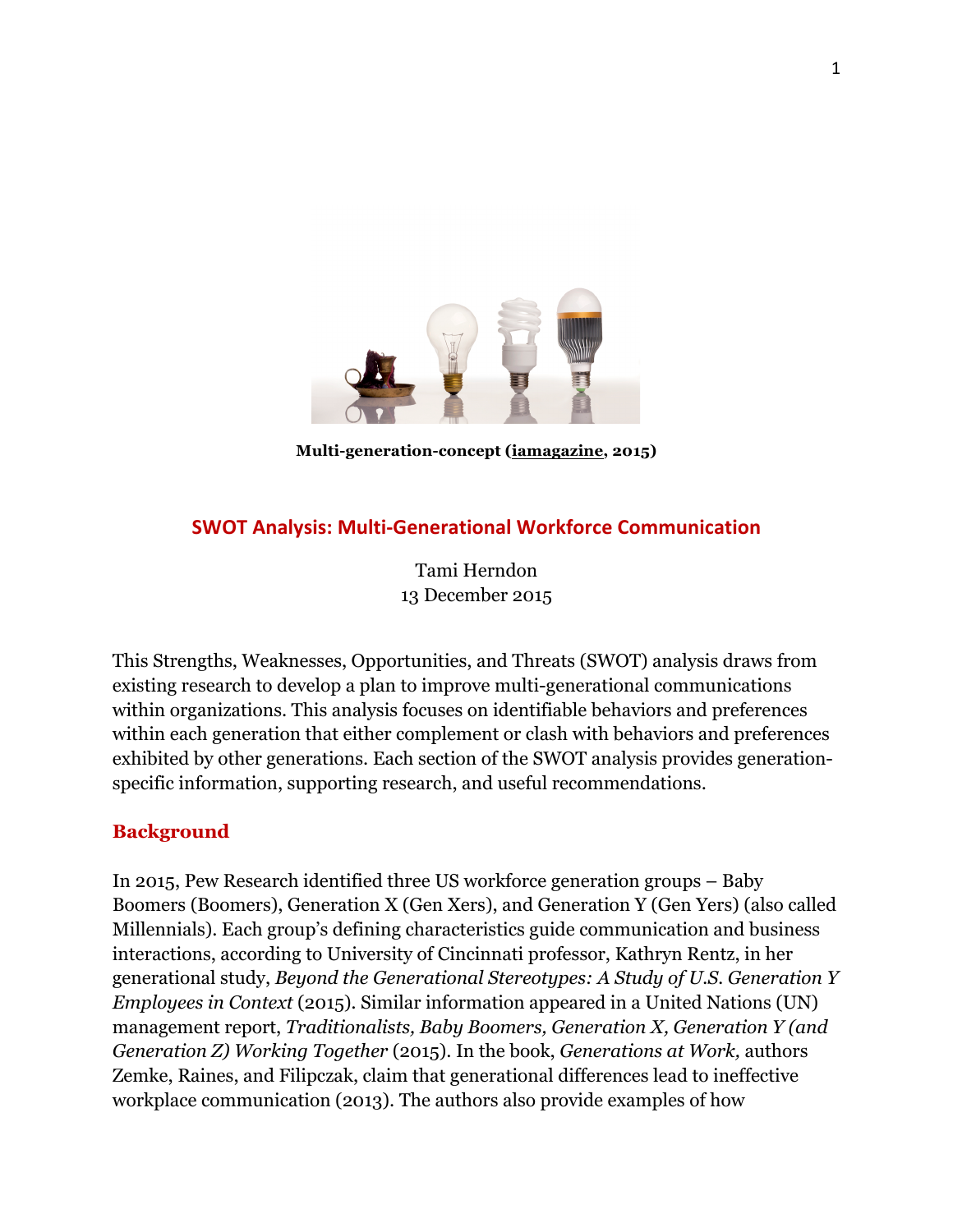generational differences can improve workplace communication. This SWOT analysis investigates the strengths and weaknesses of each US workforce generation group. It also identifies opportunities for effective communication and threats of ineffective communication to improve multi-generational workforce communication in marketplace organizations.

# **Strengths**

Each US workforce generation group offers unique strengths to support business efforts in marketplace organizations. Although 'strength' implies a positive or additive effect, individual strengths in a multi-generational workforce require management to achieve positive outcomes, according to Rentz.

**Boomers.** Pew Research reports that Boomers comprise the smallest generation group in the US workforce (44.6 million). Boomers, born between 1946 and 1964 in a time of growth and expansion, are team players who sacrifice personal time for work, according to Rentz. Highly competitive and motivated by salary, Boomers respect authority, climbing organizational ladders to success, per the UN report. **Strengths: hardworking, team-minded, respectful, personable**

**Gen Xers.** Pew Research defines Gen Xers as the second largest (52.7 million) generation group in the US workforce, born between 1965 and 1979. Motivated by desires for security and work-life balance, Gen Xers build careers rather than seek promotions, according to the UN report. Like Boomers, Gen Xers have strong work ethic, but the approach is less authoritative and formal, claims Zemke et al. Often raised as latch-key kids, Gen Xers desire to work independently, requiring little feedback or set workday schedules, Rentz further reports. **Strengths: independent, informal, balanced in approach to work and life**

**Gen Yers.** Gen Yers are now the largest generation group (53.5 million) in the US workforce, per Pew Research. According to Rentz, Gen Yers, born between 1980 and 2000 desire passionate and meaningful work to support their personal lifestyles. Instead of staying with one job or one profession, this group builds several careers simultaneously, per the UN report. Raised by doting parents and supportive educators, Gen Yers are confident, creative, and desire close workplace relationships, Rentz also states. This group is the most technologically-advanced of the workforce groups, according to the UN report. **Strengths: passionate, multi-tasking, selfconfident, creative, tech-savvy**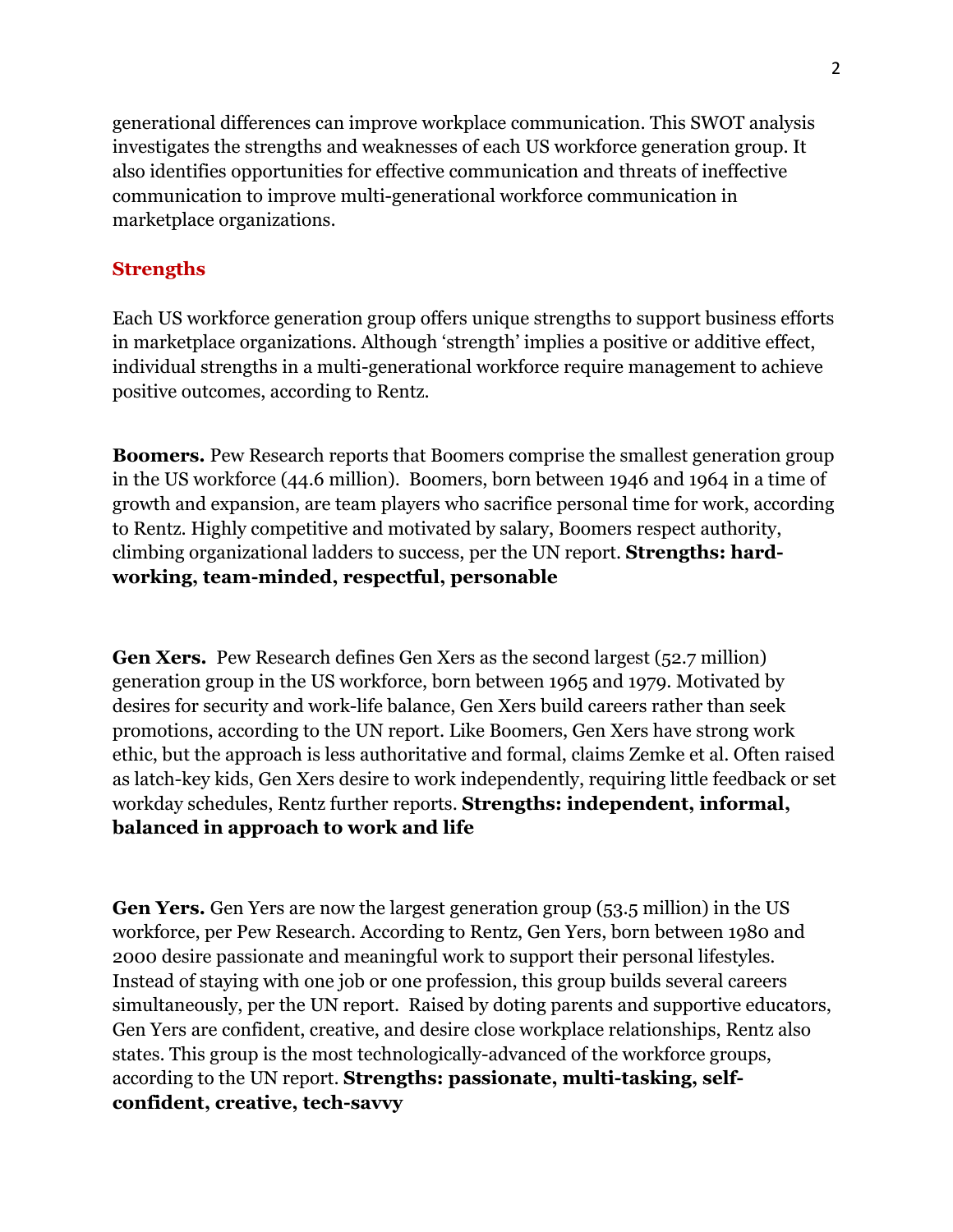#### **Weaknesses**

Each US workforce group has particular weaknesses, traits bearing the mark of

generational influences. Weaknesses are usually associated with undesirable outcomes, but in this case, weaknesses represent differences.

**Boomers.** Boomers grew up with television instead of personal computers, so many lack technical skills, per the UN report. Highly-competitive Boomers can be selfcentered, Zemke et al states, and Rentz found most have regimented, top-down management styles. The long hours Boomers spend at work tip the scales of work-life balance towards overwork. **Weaknesses: low-tech, selfcentered, authoritative, regimented, imbalanced between work and life**

**Gen Xers.** Gen Xers, impatient with tradition and distrustful of authority, challenge workplace directives with skepticism, Zemke et al reports. In addition, this group prefers to work alone, avoiding the extra time needed to

build teams. Gen Xers, can be overly task-oriented, lacking necessary interpersonal skills, such as tact. Also, unless a job offers freedom and flexibility, Gen Xers can display a lack of interest, per the UN report. **Weaknesses: distrustful of authority, averse to teamwork, task-oriented, disinterested** 

**Gen Yers.** Gen Yers, labeled the "entitlement generation," expect advancement and recognition unequal to time on task, reports Rentz. In addition, Gen Yers, raised to collaborate, struggle when working alone. Rentz also notes that Gen Yers demand constant feedback, guidance, and praise in the workplace. This generation's work-life balance weighs heavy in favor of life as Gen Yers often choose family events over work commitments, per Zemke et al. **Weaknesses: entitlement mindset, dependent, choose family over work**

#### **ACORN**

**Multi-generation-friendly organizations use the ACORN** imperatives, report Zemke et al.

**Accommodate differences** *Treat employees as customers* 

**C**reate choices *Flexibility, opportunities, benefits* 

**O**perate with sophistication **Direct, thoughtful management** 

**Respect competence/initiative** Assume the best of all employees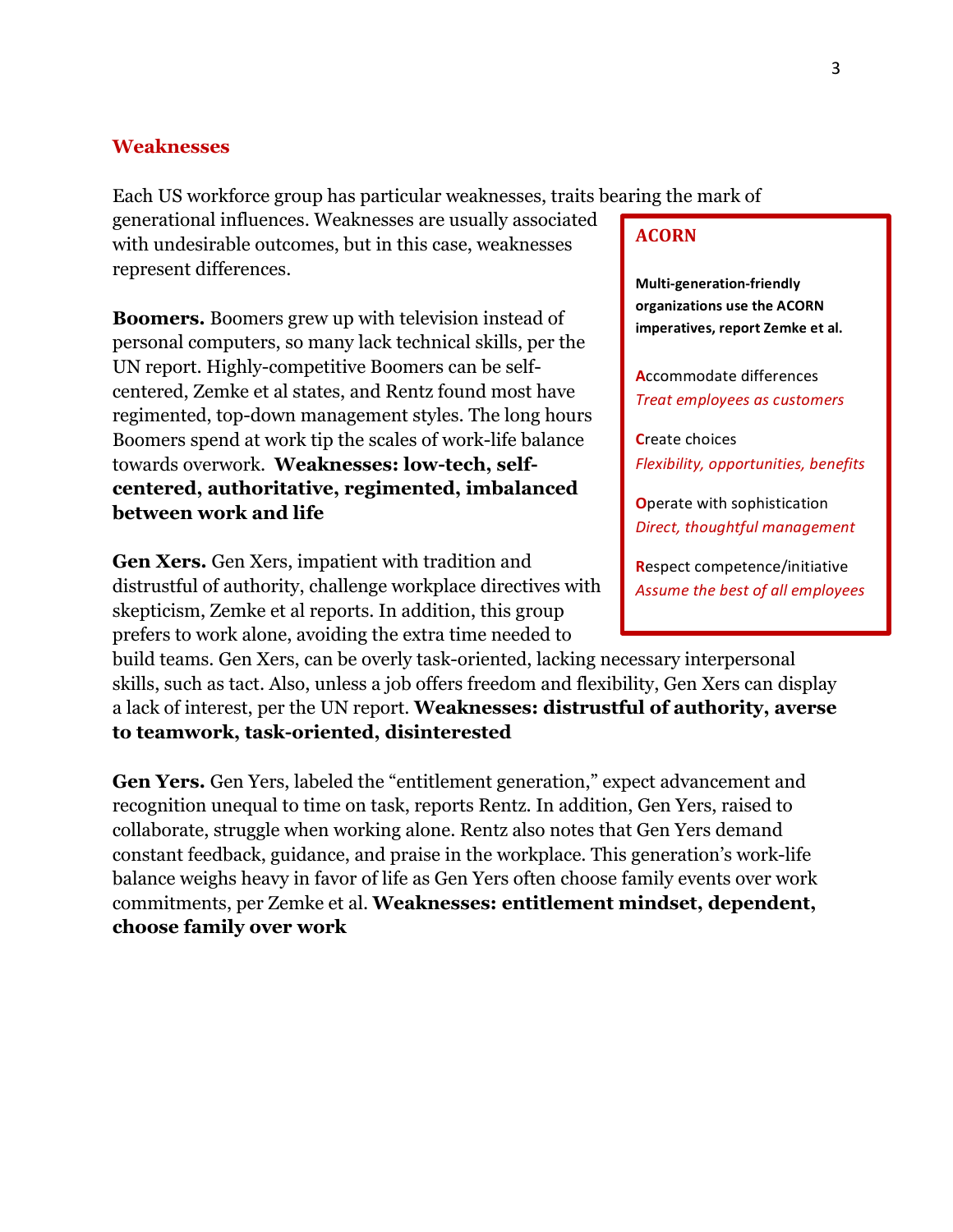#### **Opportunities**

Zemke et al claims that generational differences in the US workforce present significant opportunities. The authors recommend techniques like "aggressive communication" and "difference deployment" to create successfully-functioning, multi-generational organizations. Aggressive communication anticipates and uncovers potential generational conflicts, channeling unproductive behavior into projects requiring differing points of view. Difference deployment involves strategically assigning generationally-different employees to project teams, strengthening weak spots.

Zemke, et al identified several opportunities to use one generation's strength to bolster another generation's weakness (Figure 1). If acknowledged, these opportunities produce effective internal and external communications, employee retention, and healthy performance results. For example, authoritative and team-oriented Boomers may clash with informal and independent Gen Xers, yet each generation can learn from the other. Similarly, independent Gen Xers can help dependent Gen Yers learn to work alone, while passionate Gen Yers can encourage disinterested Gen Xers to get involved. Finally, tech-savvy Gen Yers can teach computer skills to low-tech Boomers, and work-oriented Boomers can teach work ethic to entitlement-minded Gen Yers.



Figure 1. Using generational strengths to overcome generational weakness in the multi-generational workplace.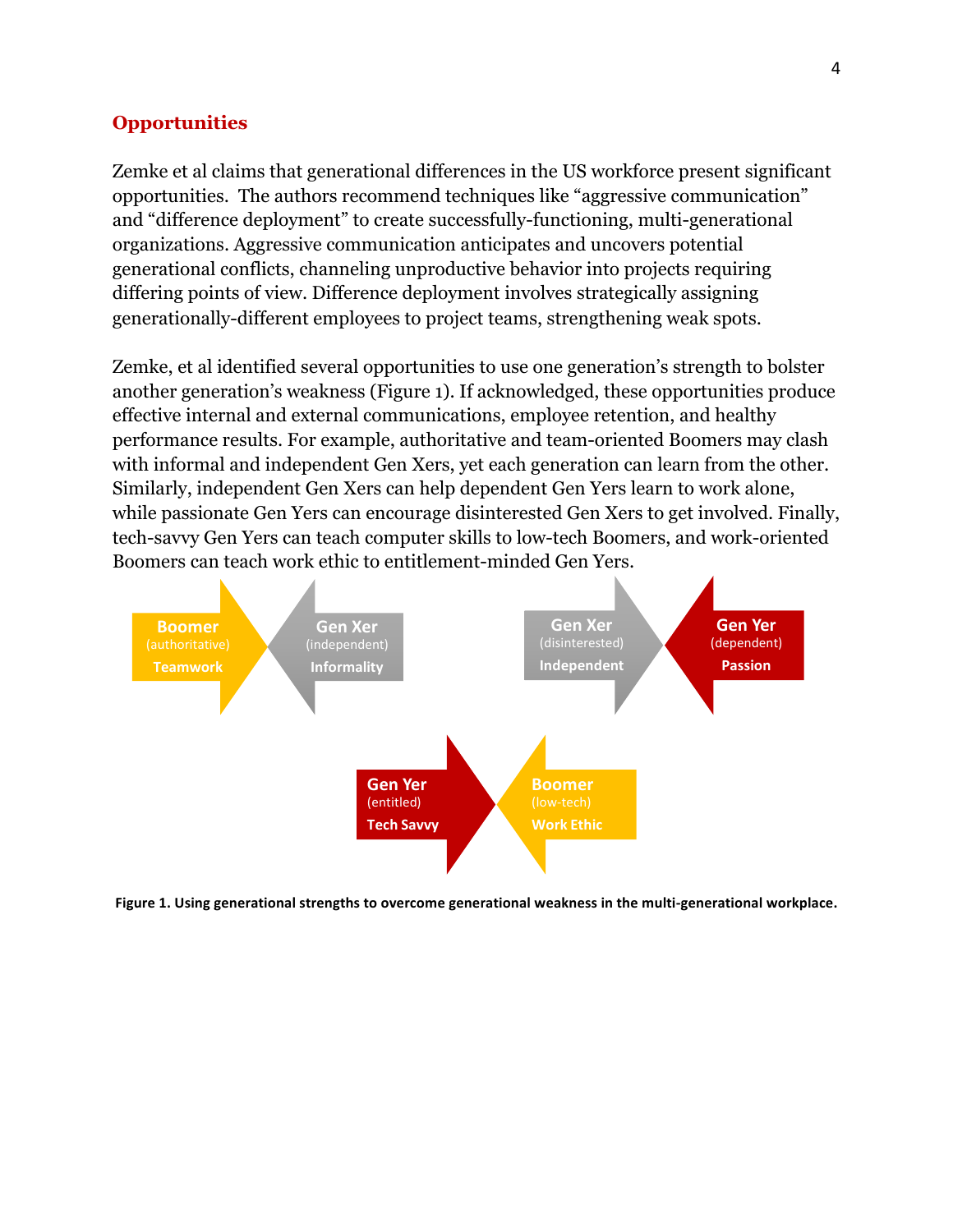## **Threats**

Organizations that fail to acknowledge generational differences and their roles in communication and business, suffer consequences, according to Zemke et al. For example, organizations sacrifice creativity and innovation by requiring its members to "fit in." Generational stereotypes typically place younger workers in design and technology, while mature workers fill leadership roles. As Boomers prepare to exit the employment market, organizations must prepare younger employees for leadership. Zemke, et al gives examples of generational differences that can lead to workplace tension, employee attrition, and poor performance (Figure 2). For instance, independent Gen Xers who like to self-manage clash with authoritative, top-down Boomer managers. Likewise, relationship-oriented Gen Yers are easily offended by Gen Xers who favor tasks over interactions. Further, Boomers who work all the time have little respect for Gen Yers who choose family over work.



Figure 2. Examples of generational differences that produce tension, attrition, and poor performance.

# **Conclusion**

US marketplace organizations routinely spend time and money attempting to homogenize their employee groups, according to Zemke et al. Instead of establishing harmony, these efforts create negative outcomes. Organizations that fail to address generational differences experience internal turmoil and external downturns, report Zemke, et al. Organizations that value generational differences, viewing them as strengths, prosper and succeed. As shown in Figure 3, this SWOT analysis provides examples of opportunities to improve multi-generational communication by leveraging the strengths of one generation against the weaknesses of another generation. The